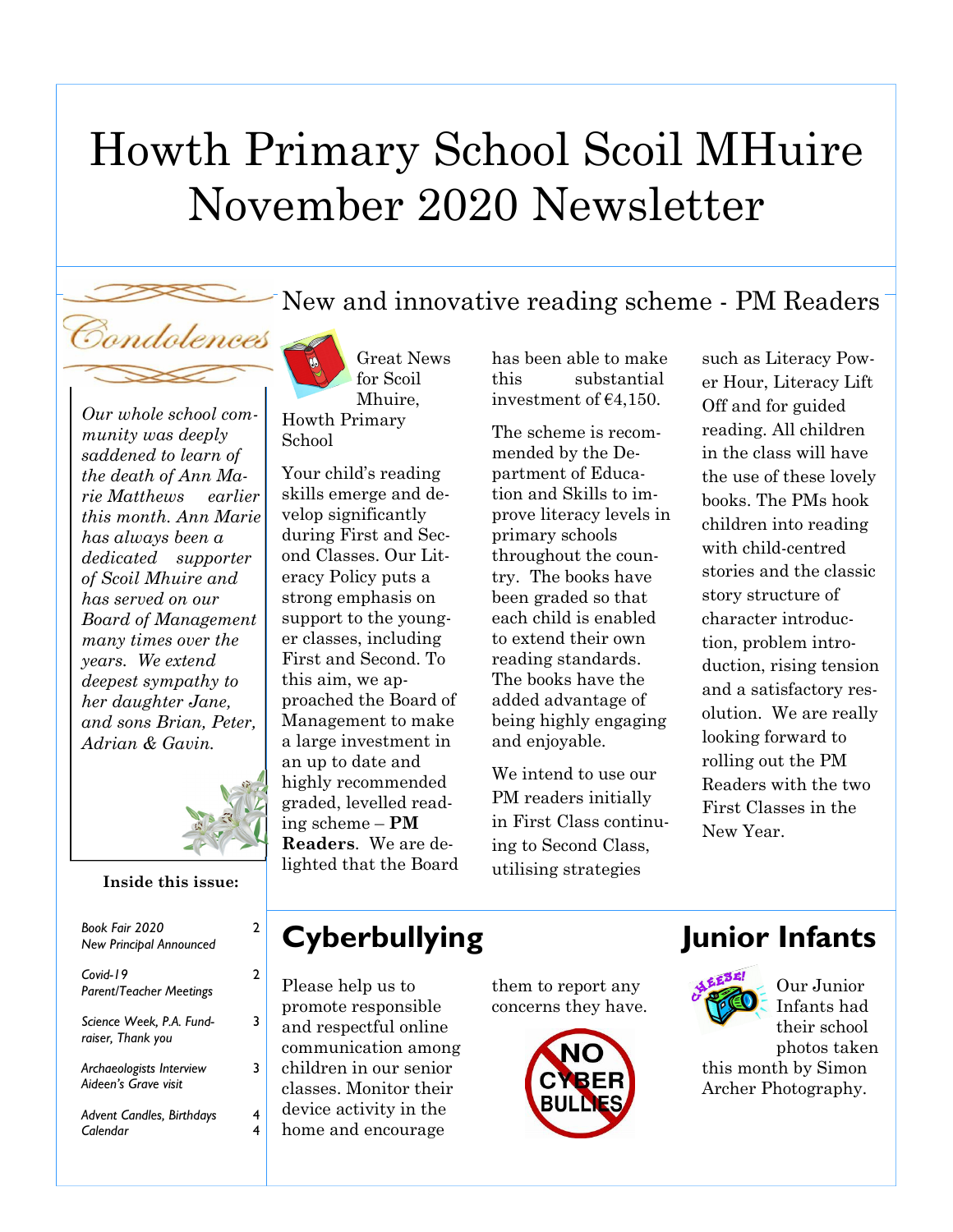

As you know our school Child

Protection Safeguarding Statement and information notices with regard to the Child Protection Designated Liaison Person (Aisling Heerey) and the Child Protection Deputy Liaison Person (Claire Mannix) are displayed on the the school reception area (adjacent to the office of the School Secretary) and have been posted on the school's website—www.howthprimaryschool.ie Copies of the school's CP Safeguarding Statement are also availa-



Covid-19 presented itself in our school community earlier this month. It was a very stressful and frustrating time for all involved and I would like to thank all the staff and

families for their support during the whole process. We will continue to adhere to public health and government guidelines in our school. Stay Safe everyone! Ar aghaidh le chéile!

## **Child Protection**

ble on request. We are grateful for the input from parents during our recent review of the Safeguarding Statement and continue to welcome suggestions on how our Child Protection procedures in Scoil Mhuire might be improved.

DLP and DDLP have undertaken Child Protection training as have school personnel/ Parents' Association. New staff and/or others who may not yet have completed CP training are encouraged to do so at regular intervals. Teachers include Stay Safe/Social, Personal and Health Education (SPHE) and Relationship and Sexuality (RSE) modules in their planning and are made aware on a regular basis of the responsibilities as Mandated Persons. Teachers also communicate with the children in class to discuss Child Protection areas such as safety/attendance/bullying etc



### **Covid-19 New Principal**

Our Board of Management have announced Ms. Mary Downes as the new Principal of Scoil Mhuire-Howth Primary School. This is an exciting time for our school and we look forward to welcoming her to Howth soon. Aisling Heerey will continue as Acting Principal until then.

Normally at this time of year we look forward to our Annual Book Fair. This has always been our opportunity to fundraise for our class libraries. Due to Covid-19 restrictions we have decided to do it virtually this year. The class teachers sent you a link to the class Book Club and we would really appreciate your support as the

school receives 20% of purchases in the form of books for our libraries. Our Online Book Fair Club closes at midnight on November 30th. Thank you to Ms. Ridge for coordinating this year's event.



### **Book Fair 2020 Parent/Teacher Meetings**

Because of Covid-19 restrictions we are unable to hold our usual face-to -face meetings. Instead each class teacher will prepare a brief progress report on each pupil. These will be published via Aladdin Connect on November 30th. If you need a further explanation on your child's report or have a concern please email the class teacher to set up a phone consultation.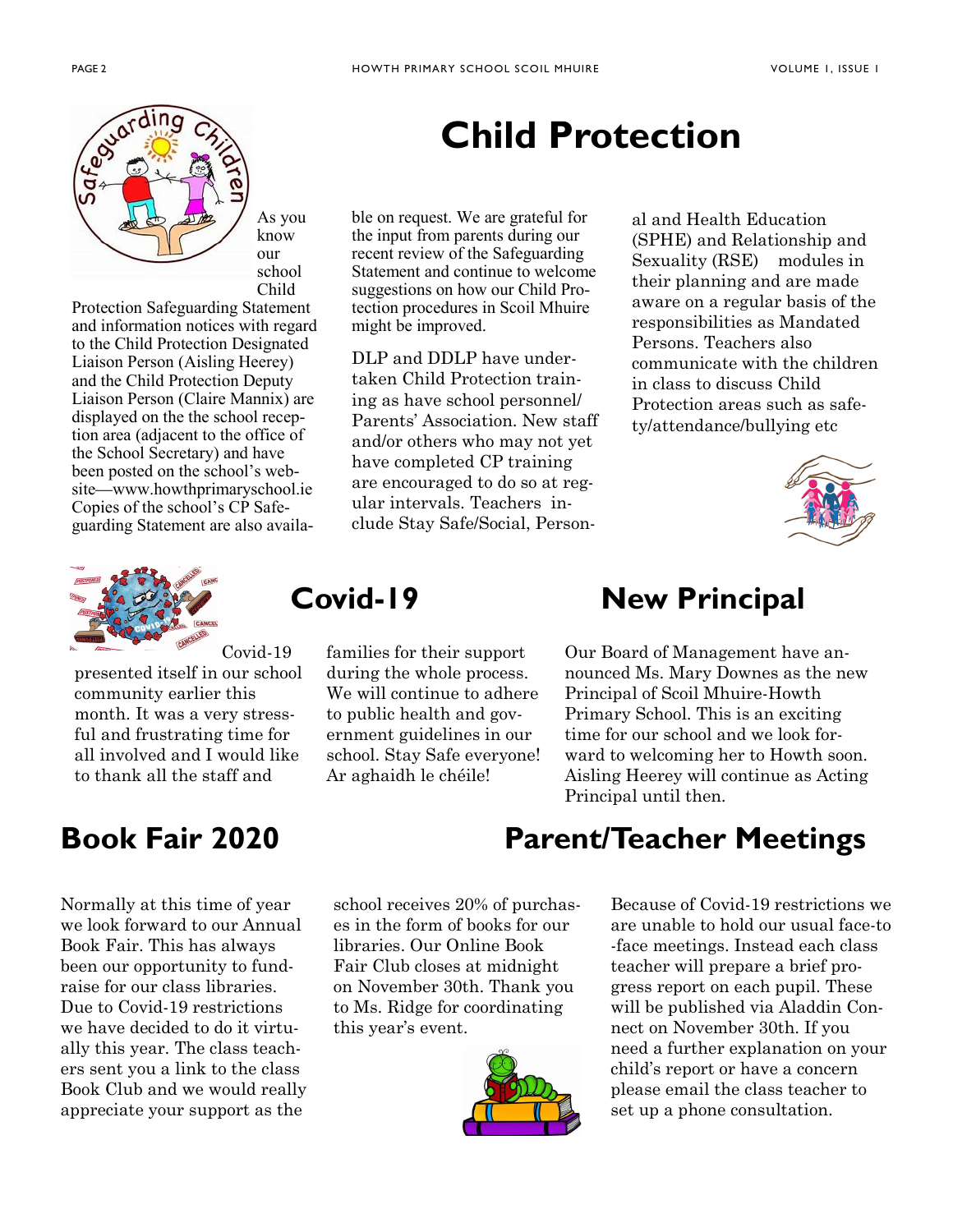## **Archaeology Zoom Call**

Dr Marion Dowd, archaeology lecturer in Sligo IT did a zoom call with Mr. Devlin's 3rd class on Monday 9th November. She showed us that being an archaeologist took a lot of patience as it could take up to a year before a full body of bones could be assembled from one dig site. She showed us lots of interesting artefacts from the stone age such as an axe and a wolf's tooth, now located in the National Museum. Her speciality is caves around Ireland, most recently Knocknaree in Sligo.

The students had various interesting questions including:

Q: How are caves formed? A: They are formed in the soft rock of limestone over time. Q. What is the coolest, most rare thing you've found. A: A wolf's tooth.

Q. What is your biggest fear? A: Spiders, in caves they are massive. Q. Are tribe leaders mostly

male? A: No tribe leaders can be both male and female.

Marion did a quiz with the children where she asked them which of these animals once roamed this island:

Q: Mammoths, wolves and Irish elks. A: All 3. Although some of these are obviously extinct. We enjoyed looking at the artefacts, the quiz and I enjoyed catching up with an old friend. Mr. Devlin

Mr. Devlin's third class visited the historical Neolithic tomb of Aideen's Grave. This linked in with their study of the Stone Age Era. The children learned the story behind it and drew some sketches of the dolmen. It's great to have sites like this on our doorstep.



It is hoped that we will be moving in to the new extension at the beginning of December. Delays in the supply chain during this pandemic have been the reason for all the date changes.



Our Halloween dress-up day fundraiser yielded a whopping  $\epsilon$ 3,228. this will be of huge benefit to creating our 'outdoor classroom'. A huge thank you to our Parents' Association for organising it and to all the families who supported it. Congratulations to Ailish Breen who won the €50 Smyth's voucher in the associated raffle.

### **Science Week 2020**

This was a great week for celebrating Science. Thank you to our Science coordinator Ms. Anderson for providing each class with a resource pack of ideas. Teachers and pupils embraced the week and carried out exciting experiments while learning fun Science facts. See our website for a gallery of photos taken

during the week.





We would like to say **THANK YOU** to the Patton family for donating their old iPad minis to our SEN department.